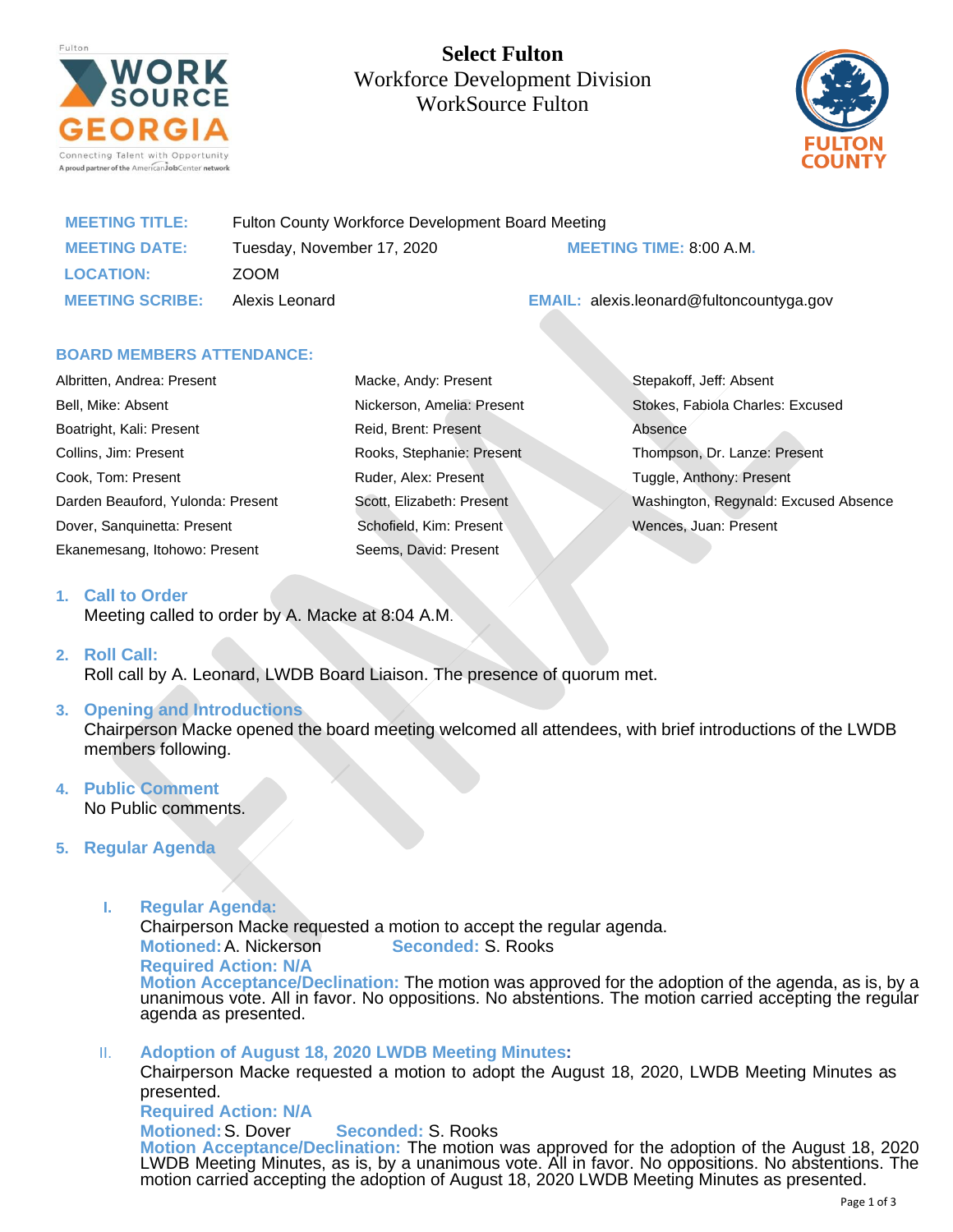## **6. Director's Report**

## Workforce Response to COVID-19

B. Lacy, WorkSource Fulton Division Manager, provided a director's report on the impacts of COVID-19 on WorkSource Fulton. As of September, Fulton County is at an 8.3% unemployment rate. 78% of workers in the county have filed for unemployment at least once. 6200 job ads in 744 different occupations have been posted in the last 30 days, mostly in I.T. and healthcare. The total number of postings is down in comparison to the previous quarter, which mirrors the increase in the unemployment rate. Data included in the board presentation.

A surge in customers was expected to come in August when the pandemic assistance unemployment was ended. There was a spike in August and September program enrollments. Enrollment decreased back to its normal rate in October. Because of labor conditions, participants have not been exited. Overall results, enrollment has continued to climb to over 600 participants. Youth enrollment is still slow due to a lack of consistent access to technology. Career centers are closed, creating a barrier to computer access. The mobile career unit is now in use to help bridge the gap, and WorkSource Fulton is the first to do so. The schedule for the mobile unit is available at selectfultoncounty.com. The Facebook ad campaign targeting potential customers were very successful. Data can be provided upon request. The ad campaign on LinkedIn targeted employers in efforts to increase interest in Work-based learning opportunities.

SARA software is now in use as of two weeks ago. More than half of the clients have opted in to receive information from SARA. Customers are now able to submit documentation through SARA as needed. During two weeks of access, SARA has generated more than 4000 case notes for customer files and sent over 4000 unique messages to clients. This helps alleviate the administrative functions of the advisor and allows them to focus more on the customer.

## **7. Committee Reports and Recommendations**

#### Performance & Accountability Committee:

S. Rooks, Chairperson of the Performance & Accountability Committee, provided the committee report. The Performance & Accountability Committee reviewed the current LWDB Bylaws. Section 188 states the LWDB is responsible for providing information as well as assist with providing programmatic and physical access to the services, programs, and activities of the One-Stop delivery system, as well as appropriate training for staff on providing supports for or accommodations to, and finding employment opportunities for, individuals with disabilities. Georgia Vocational Rehabilitation Association representative, I. Ekanemesang, stated there is a referral process through the One-Stop facilities if a client documents disabilities. S. Rooks and I. Ekanemesang will touch base at a later date to discuss the process in detail. A. Macke requests that the staff and Performance and Accountability Committee determine if the requirements are being met and how. An update is to be provided at the next board meeting.

#### Youth Committee:

Y. Darden- Beauford, Chairperson of Youth Committee, provided the Youth Standing Committee report. The Community Based Organization Roundtable meeting took place in early October. A total of thirteen youth partnerships have been created. The Youth Committee is working to establish a referral and tracking process and creating a partnership resource sharing agreement. The next roundtable meeting is on December 8th.

Career Compass academy was created to improve the work-readiness of youth. It is also a career exploration program that focuses on the healthcare and I.T. Industries. The new cohort began in October. Two youth that participated in the program spoke at the roundtable meeting. They expressed that they have enjoyed the program and suggest that more information is put out to let other youths know that the programs exist as most are unaware. The Youth Committee will continue its efforts in developing youth partnership and will provide an update at the next board meeting.